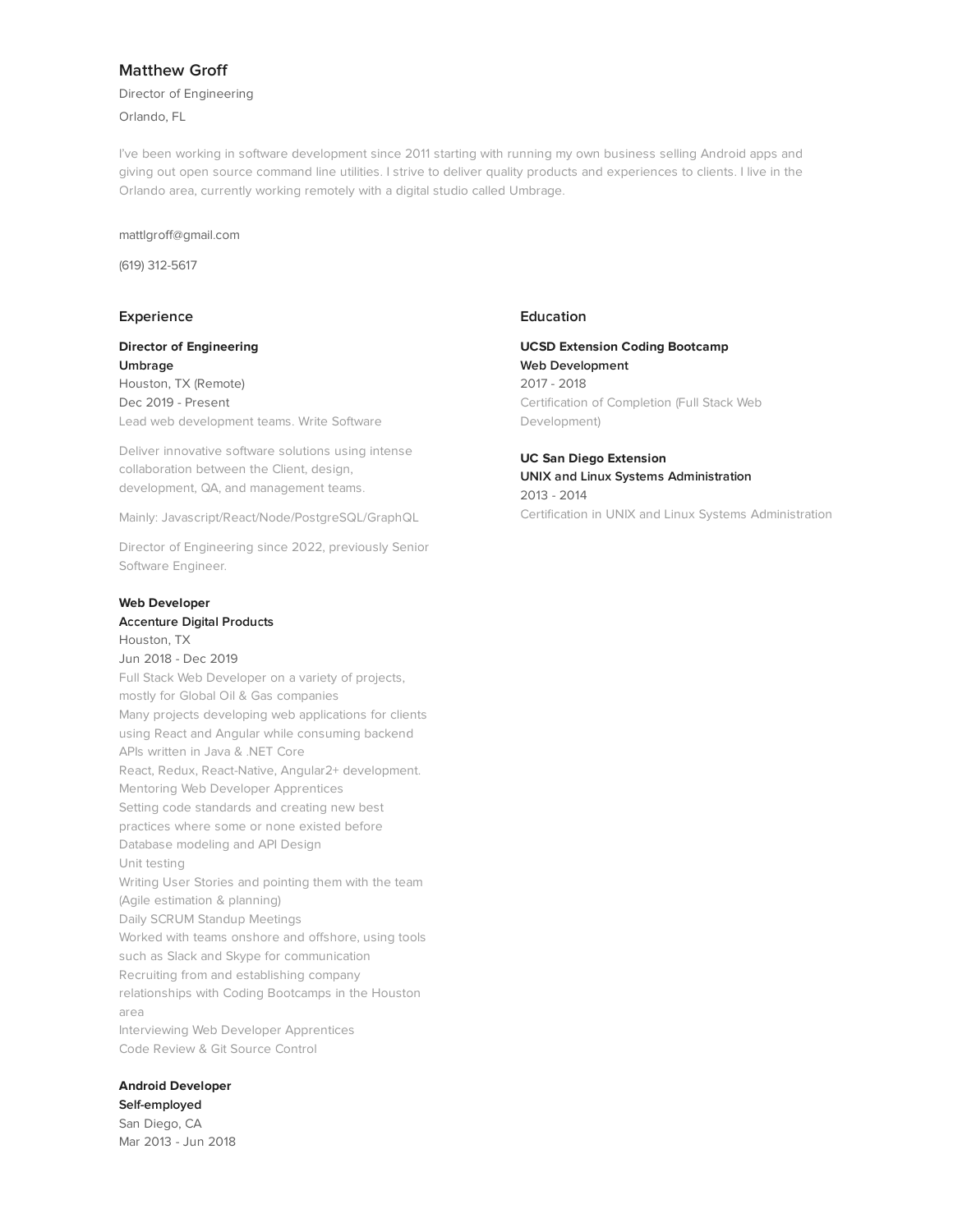Android App Development Customer Support Community Outreach (xda-developers, YouTube) Marketing & Networking Creating & Hosting the Website

## **Projects**

# **SC Trace**

#### **SC Global Tubular Solutions**

I lead the discovery efforts and the development team of a Track & Trace solution for OCTG products. Involved Web & Mobile and integrations with multiple legacy syste[ms.](http://represent.io/mattgroff/click/project/5055)

#### **Apple Pay & App Search cpap.com**

I lead the discovery and then development of adding both Apple Pay and Elastic App Search to cpap.com

# **SmartPAD 2.0**

## **Cold Bore Technology**

Engineered a re-write of their existing React & .NET Core app into a Angular and NodeJS app. The app has to work in low/no-internet spaces and send data to AWS.

Using D3, I created innovative charts that allowed direct comparison of Frac Operations in real time.

## **Client Project (Task/Production Management) Chevron**

Lead engineer on the development team. Clientfacing. Created User Stories and directed the backend team on what areas to focus on and expected payloads, database table structure, and more. Worked on React Native version of the app, on a separate codebase. Backend was REST API written in .NET Core with Azure Functions.

## **Client Project (Production Management) Shell**

Worked with an offshore team to migrate an AngularJS app to Angular 5, using another Angular 5 project as a baseline, to share components and auth services. I was the only onshore developer. Created technical requirements when none were provided. Estimated work and assigned User Stories to the offshore team and myself. This project involved creating a custom triple-level accordion table component, as a centerpiece to the events management portions of the app. Backend was written in Java, though the offshore team managed that codebase.

#### **Client Project (Production Management) Shell**

Worked on an existing Angular 6 app and wore many hats as the only onshore developer. Created technical

## **Skills**

Javascript & Typescript React React Native GraphQL & Apollo Federation NodeJS PostgreSQL API Development Git (Azure DevOps, Github, and Bitbucket) Linux, MacOS, and Windows Environments AGILE/SCRUM Experience